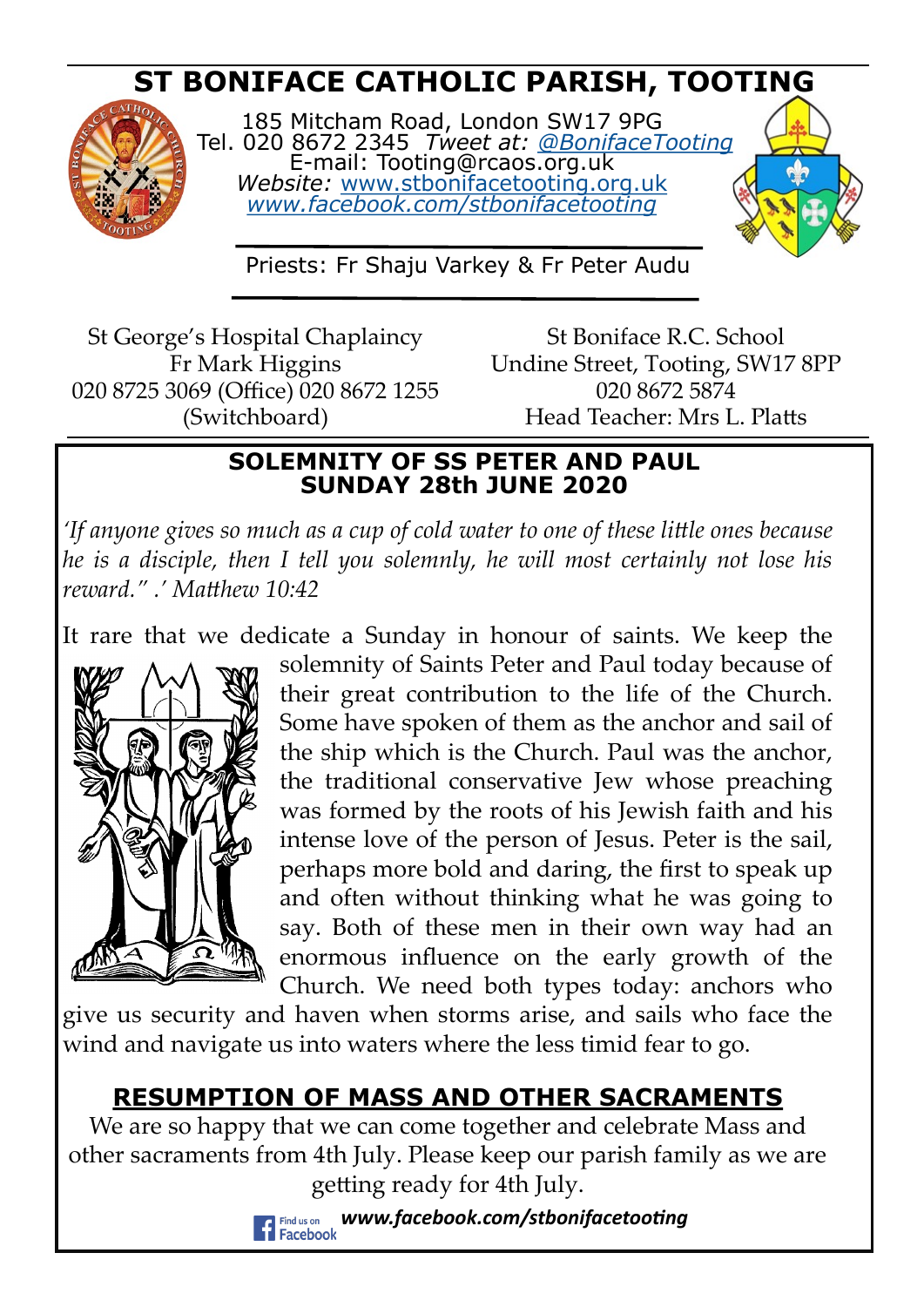## **ENTRANCE ANTIPHON**

*These are the ones who, living in the flesh, planted the Church with their blood; they drank the chalice of the Lord and became the friends of God.*

# **CONFITEOR / I CONFESS**

I confess to almighty God and to you, my brothers and sisters, that I have greatly sinned in my thoughts and in my words, in what I have done and in what I have failed to do, through my fault, through my fault, through my most grievous fault; therefore I ask blessed Mary ever-Virgin, all the Angels and Saints, and you, my brothers and sisters, to pray for me to the Lord our God.

# **THE GLORIA**

Glory to God in the highest, and on earth peace to people of good will.

We praise you, we bless you, we adore you, we glorify you, we give you thanks for your great glory, Lord God, heavenly King, O God, almighty Father.

Lord Jesus Christ, Only Begotten Son, Lord God, Lamb of God, Son of the Father, you take away the sins of the world, have mercy on us; you take away the sins of the world, receive our prayer; you are seated at the right hand of the Father, have mercy on us.

For you alone are the Holy One, you alone are the Lord, you alone are the Most High, Jesus Christ, with the Holy Spirit, in the glory of God the Father. Amen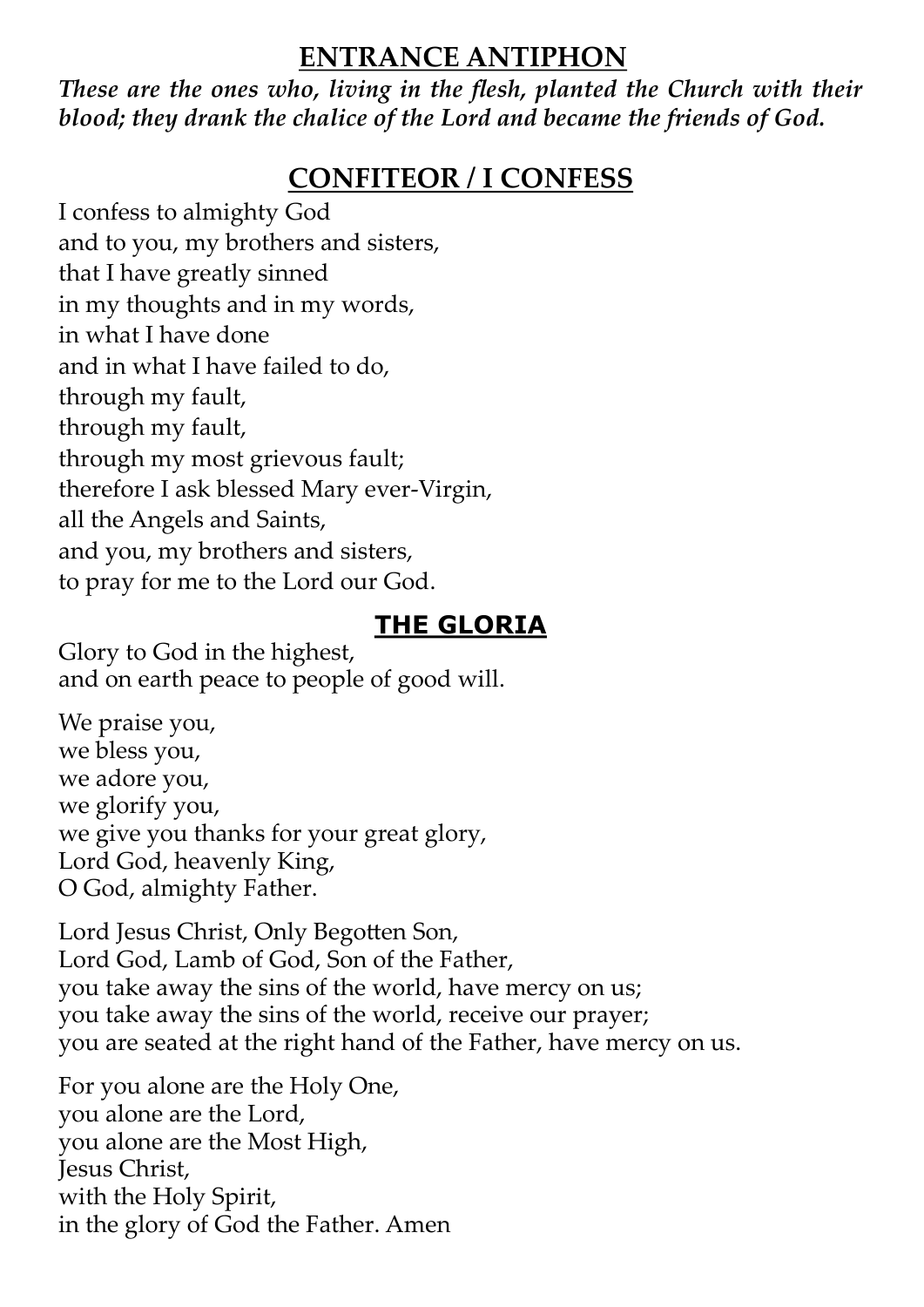# **LITURGY OF THE WORD**

#### **FIRST READING Acts 3: 1-10**

*A reading Acts of the Apostles* 

Once, when Peter and John were going up to the Temple for the prayers at

the ninth hour, it happened that there was a man being carried past. He was a cripple from birth; and they used to put him down every day near the Temple entrance called the Beautiful Gate so that he could beg from the people going in. When this man saw Peter and John on their way into the Temple he begged from



them. Both Peter and John looked straight at him and said, 'Look at us.' He turned to them expectantly, hoping to get something from them, but Peter said, 'I have neither silver nor gold, but I will give you what I have: in the name of Jesus Christ the Nazarene, walk!' Peter then took him by the hand and helped him to stand up. Instantly his feet and ankles became firm, he jumped up, stood, and began to walk, and he went with them into the Temple, walking and jumping and praising God. Everyone could see him walking and praising God, and they recognised him as the man who used to sit begging at the Beautiful Gate of the Temple. They were all astonished and unable to explain what had happened to him.

*The word of the Lord. R. Thanks be to God*

#### **RESPONSORIAL - 33**

#### *Response:* **From all my terrors the Lord set me free. or The angel of the Lord rescues those who revere him.**

I will bless the Lord at all times,

his praise always on my lips;

in the Lord my soul shall make its boast.

The humble shall hear and be glad.

From all my terrors the Lord set me free. **R**

The angel of the Lord rescues those who revere him. Glorify the Lord with me. Together let us praise his name. I sought the Lord and he answered me; from all my terrors he set me free. **R.**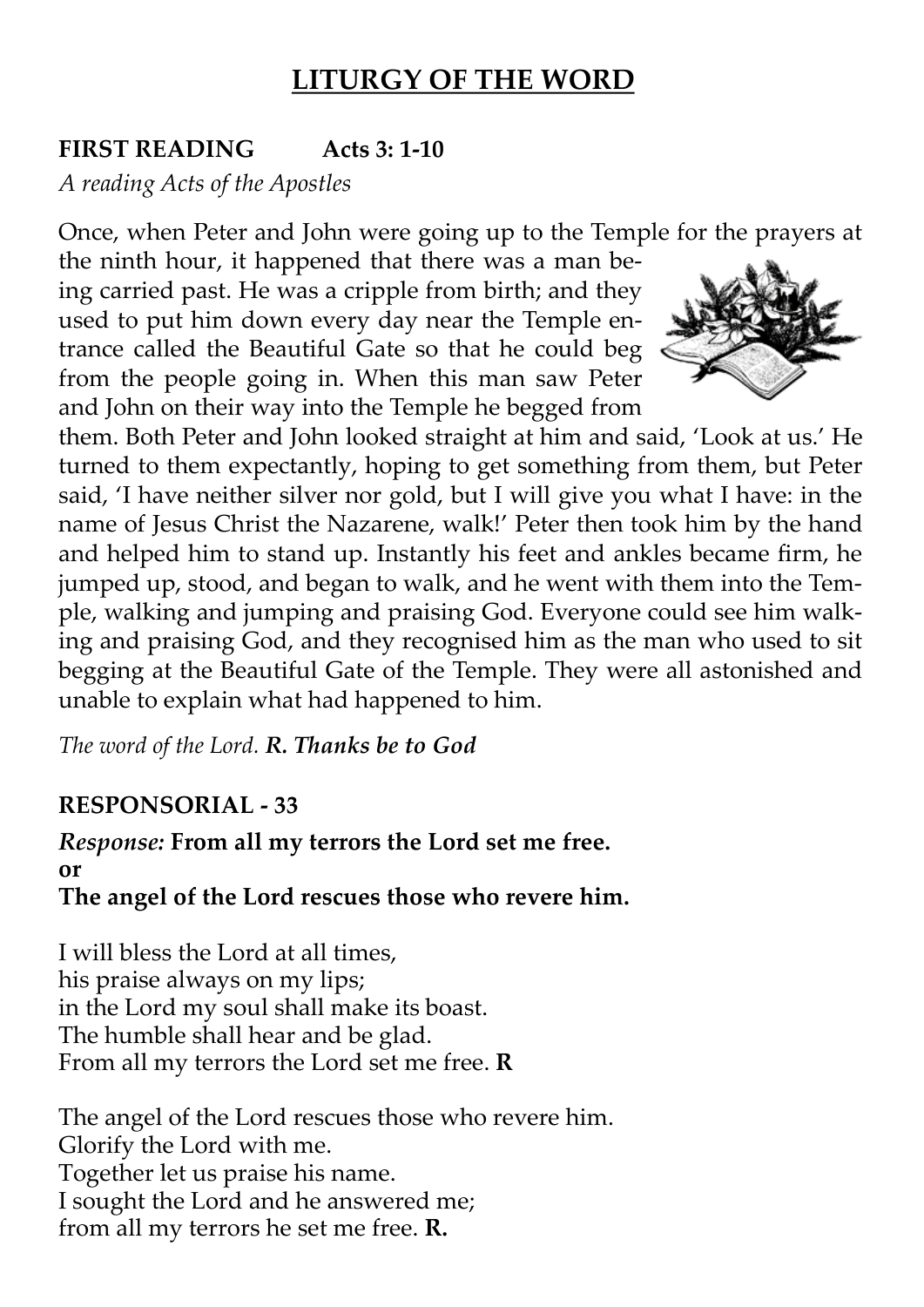Look towards him and be radiant; let your faces not be abashed. This poor man called, the Lord heard him and rescued him from all his distress. From all my terrors the Lord set me free**. R**

The angel of the Lord rescues those who revere him. The angel of the Lord is encamped around those who revere him, to rescue them. Taste and see that the Lord is good. He is happy who seeks refuge in him. **R.** 

### **SECOND READING**

# *A Reading from the Second letter of St Paul to Timothy 4:6-8,17-18*

My life is already being poured away as a libation, and the time has come for me to be gone. I have fought the good fight to the end; I have run the race to the finish; I have kept the faith; all there is to come now is the crown of righteousness reserved for me, which the Lord, the righteous judge, will give to me on that Day; and not only to me but to all those who have longed for his Appearing.

The Lord stood by me and gave me power, so that through me the whole message might be proclaimed for all the pagans to hear; and so I was rescued from the lion's mouth. The Lord will rescue me from all evil attempts on me, and bring me safely to his heavenly kingdom. To him be glory for ever and ever. Amen.

*The word of the Lord R. Thanks be to God.* 

## **GOSPEL ACCLAMATION**

*Alleluia, alleluia!* 

*You are Peter, and on this rock I will build my church. And the gates of the underworld can never hold out against it. Alleluia!*

#### **GOSPEL****Matthew 16: 13-19**

When Jesus came to the region of Caesarea Philippi he put this question to his disciples, 'Who do people say the Son of Man is?' And they said, 'Some say he is John the Baptist, some Elijah, and others Jeremiah or one of the prophets.' 'But you,' he said 'who do you say I am?' Then Simon Peter spoke up, 'You are the Christ,' he said 'the Son of the living God.' Jesus replied, 'Simon son of Jonah, you are a happy man! Because it was not flesh and blood that revealed this to you but my Father in heaven. So I now say to you: You are Peter and on this rock I will build my Church. And the gates of the underworld can never hold out against it. I will give you the keys of the kingdom of heaven: whatever you bind on earth shall be considered bound in heaven; whatever you loose on earth shall be considered loosed in heaven.'

*The Gospel of the Lord. R. Praise to you, Lord Jesus Christ."*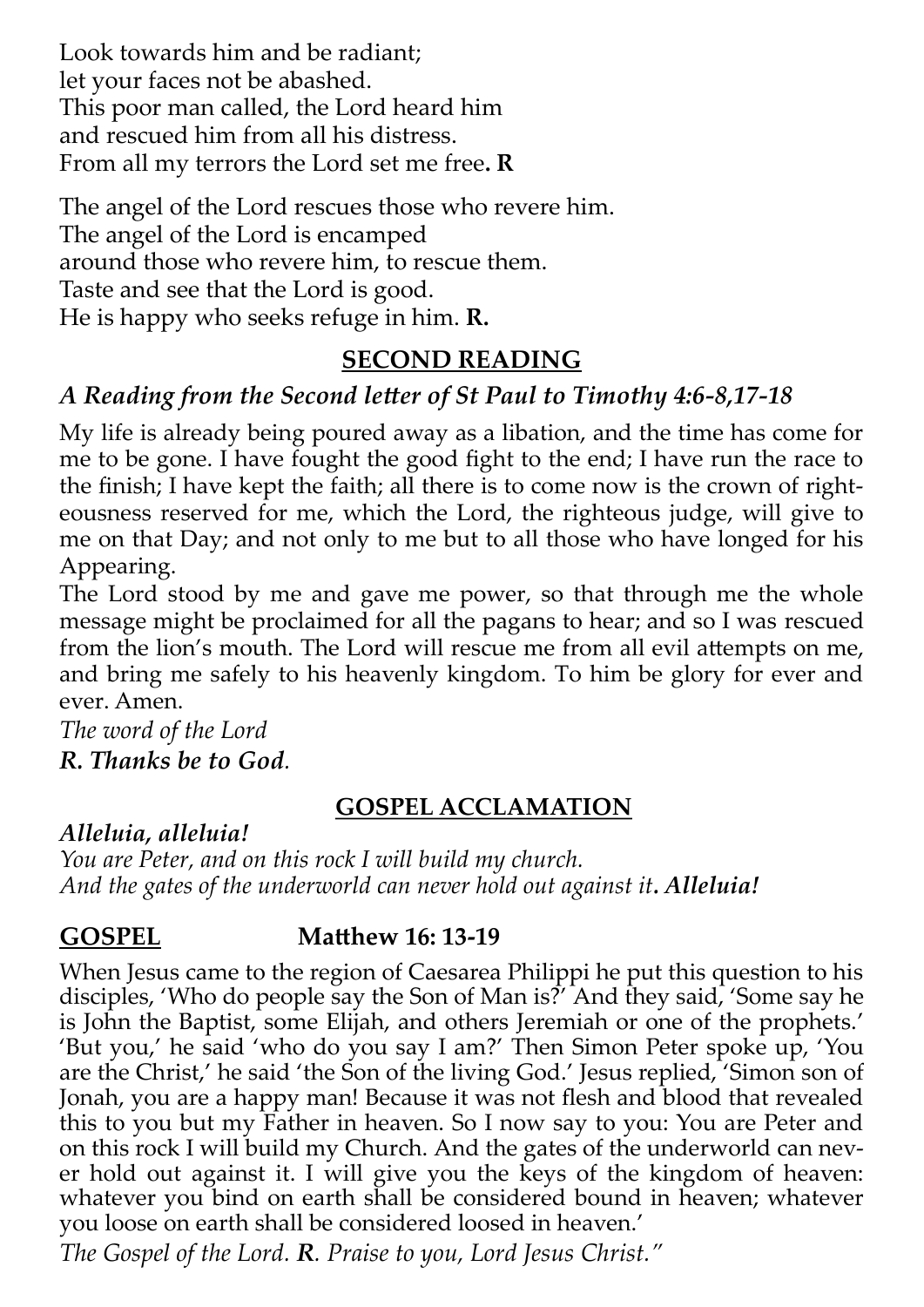## **THE NICENE CREED**

**I believe in one God, the Father almighty, maker of heaven and earth, of all things visible and invisible.**

**I believe in one Lord Jesus Christ, the Only Begotten Son of God, born of the Father before all ages. God from God, Light from Light, true God from true God, begotten, not made, consubstantial with the Father; Through him all things were made.
For us men and for our salvation he came down from heaven, and by the Holy Spirit (all bow)** *was incarnate of the Virgin Mary, and became man.*

**For our sake he was crucified under Pontius Pilate, he suffered death and was buried, and rose again on the third day in accordance with the Scriptures. He ascended into heaven and is seated at the right hand of the Father. He will come again in glory to judge the living and the dead and his kingdom will have no end.**

**I believe in the Holy Spirit, the Lord, the giver of life, who proceeds from the Father and the Son, who with the Father and the Son is adored and glorified, who has spoken through the prophets.**

**I believe in one, holy, catholic, and apostolic Church. I confess one baptism for the forgiveness of sins and I look forward to the resurrection of the dead and the life of the world to come. Amen.**

# **THE LITURGY OF THE EUCHARIST**

**Pray brothers and sisters that my sacrifice and your may be acceptable to God, the Almighty Father.**

*May the Lord accept the sacrifice at your hands for the praise and glory of his name, for our good and the good of all his holy Church.*

# **THE MYSTERY OF FAITH**

*Save us, Saviour of the world, for by your Cross and Resurrection you have set us free.* 



# **COMMUNION RITE**

Deliver us, Lord, we pray… *For the kingdom, the power and the glory are yours now and for ever.* **Behold the Lamb of God…**

*Lord, I am not worthy that you should enter under my roof, but only say the word and my soul shall be healed.*

**COMMUNION ANTIPHON:** *Peter said to Jesus: You are the Christ, the Son of the living God. And Jesus replied; You are Peter, and upon this rock I will build my Church.*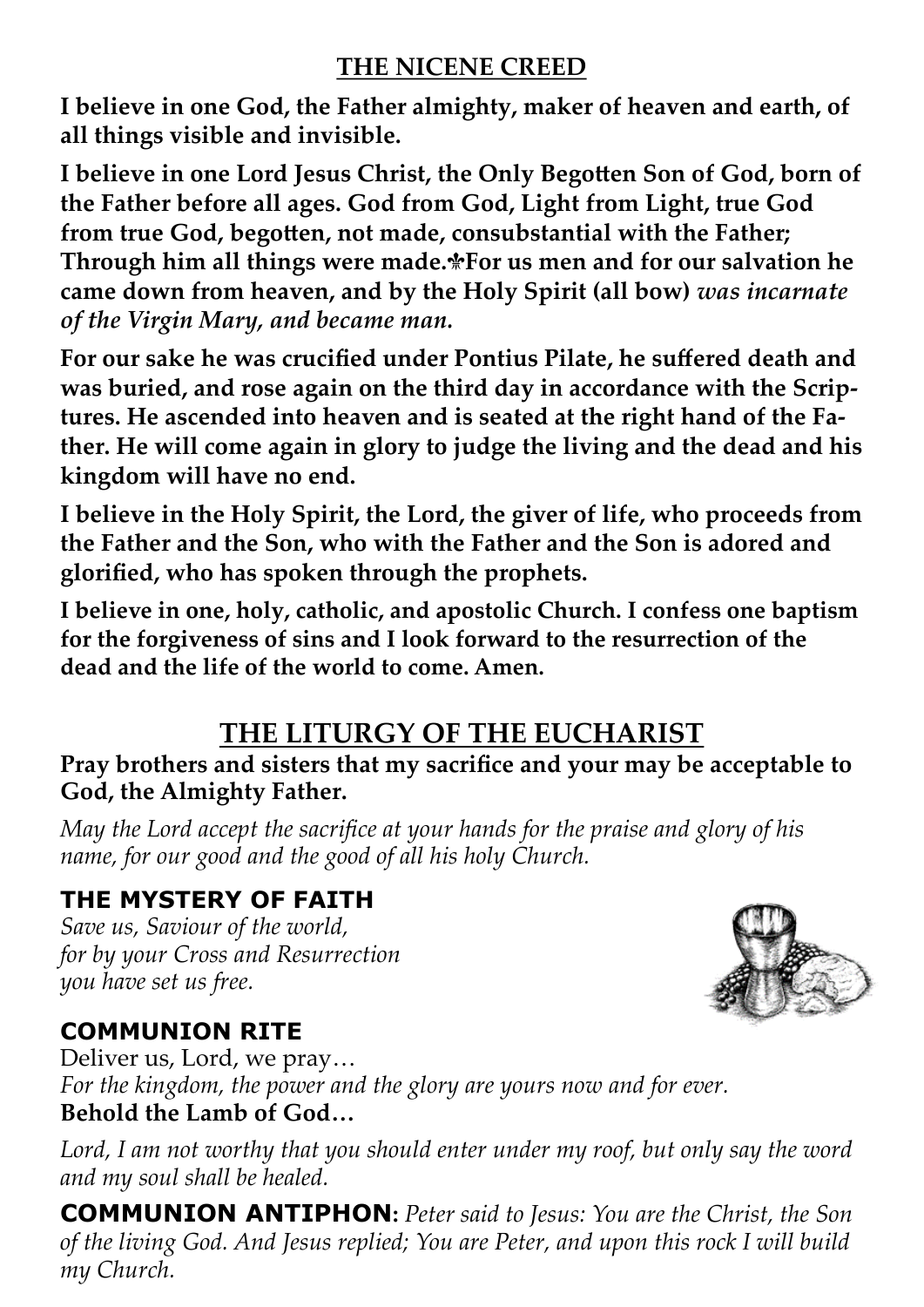# **PARISH INFORMATION, FAITH NEWS & MISSION**

# **CHURCH IS OPEN FOR INDIVIDUAL PRAYERS:**

**Opening Time: Monday to Friday 10.30am to 2pm**.

*Sunday: 11am to 3pm.*

There will be exposition of the blessed sacrament during this time. Come and spend some time with the Lord.

Thank you very much for all the volunteers for helping the parish family.

**PUBLIC MASS AND OTHER SACRAMENTS:** We are delighted that we can resume celebration of Mass and other sacraments for public from 4th July.

**MASS:** From 4th July: **Weekdays 9.30am & 6.30pm Sunday Masses: 6.30pm (Saturday) and on Sundays 9am, 10.30am, 12:00 and 6.30pm.**

It will be a short Mass (30-40 minutes) on weekend without singing and bidding prayers. Your safety is more important and to protect you, we will have safe distancing measures in place, you have to sanitise your hands at the entrance and exit, there will be separate entrance and exit, and all the doors will be left opened to minimize contact, you can sit only where the seats numbers are put out on the pews, only priests will set up for Mass and in contact with liturgical items (no altar servers & sacristan), only priests will distribute communion, readers have to use one time usage glove and only one reader will do the reading at a Mass, you may wear a mask but not compulsory. We are taking these measures so that you can be comfortable and receive the sacrament which you couldn't have for a long time.

**FUNERALS, BAPTISMS AND WEDDING**: From 4th July with maximum thirty people. Please contact the parish office to book a date for the sacraments.

**CONFESSIONS:** Saturdays 10.30am-11.30am from 4th July.

**PRAYERS GROUPS AND ACTIVATES:** We don't have a date yet to start group activities.

**GIFT AID SCHEME ENVLEOPES:** Are available to collect from the church on Sundays. Meanwhile, use any existing envelop.

**SUNDAY OFFERINGS:** From this Sunday onwards, you can bring your offerings when you visit the Church. Pleased drop your envelops/ offerings in the box at the sanctuary steps. Many thanks.

**ST BONIFACE YOUTUBE CHANNEL**: **You can subscribe the channel by clicking the link and follow the instruction. The link will be sent to you with this newsletter. Please forward the link to your friends & family and request them to subscribe the channel, if possible. Thanks.**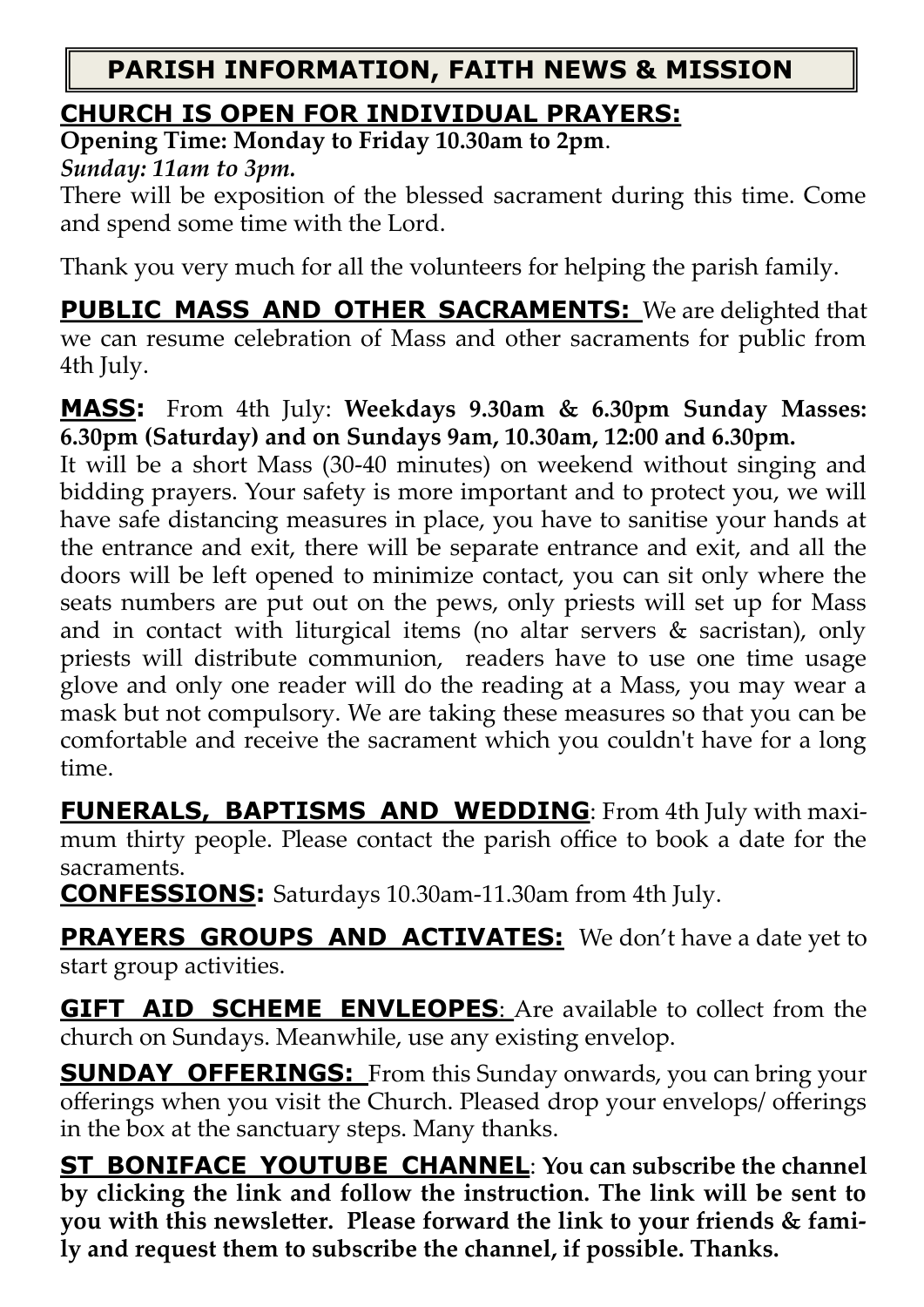**FOOD BANK:** thank you for great response to the appeal. Those who contribute to the food bank. If you can, please drop the food items in the box which can be found in front of the front door of the presbytery. Many thanks.

**ST BONIFACE CAFÉ:** is open for from this Sunday. There are seats put outside so that you can have a cup of tea or lunch and enjoy food & sunshine.

**PARISH COUNCIL AND FINANCE COMMITTEE:** The next Finance Committee meeting is on Monday 27th July at 7pm and Parish Council on Wednesday 29th July at 7pm.

**FIRST HOLY COMMUNION & CONFIRMATION:** Parish wishes to thank all the catechists team, candidates and their parents for completing all the online sessions. If we are allowed to open the Church for public worship before the end of the summer break, we shall have First Holy Communion and Confirmation in September and October 2020. Tentative Dates:

**First Holy Communion:** First group on **Saturday 19th September at 2pm (rehearsal for the group on Friday 18th September at 7pm)** and the second group on **Saturday 26th September at 2pm (rehearsal for the group on Friday 25th at 7pm).**

**Confirmation:** First group on **Sunday 27th September at 2pm (rehearsal for the group on Saturday 26th at 5pm)** and the Second group on **Sunday 4th October (rehearsal for the group on Saturday 3rd October at 5pm).**

**RCIA:** If baptisms are allowed before September, we shall have the baptism and confirmation of the adults on Sunday 13th September at 12:00 Mass for those who have been preparing for the sacraments.

**THE HOLY FATHER'S PRAYER INTENTIONS FOR JUNE:** is *The Way of the Heart:* We join Pope Francis and pray that all those who suffer may find their way in life, allowing themselves to be touched by the Heart of Jesus.

**FUNERAL OF THERESA O'SHEA: Is on Thursday 9th July at 12:30 pm Mass followed by burial at 2pm at Streatham cemetery. We continue to offer our prayers to her and her family.**

Inner healing is simply this: Jesus can take the memories of our past and heal them... and fill with his love all these places within us that have been empty for so long, once they have been healed and drained of the poison of past hates and resentment. (Francis MacNutt)